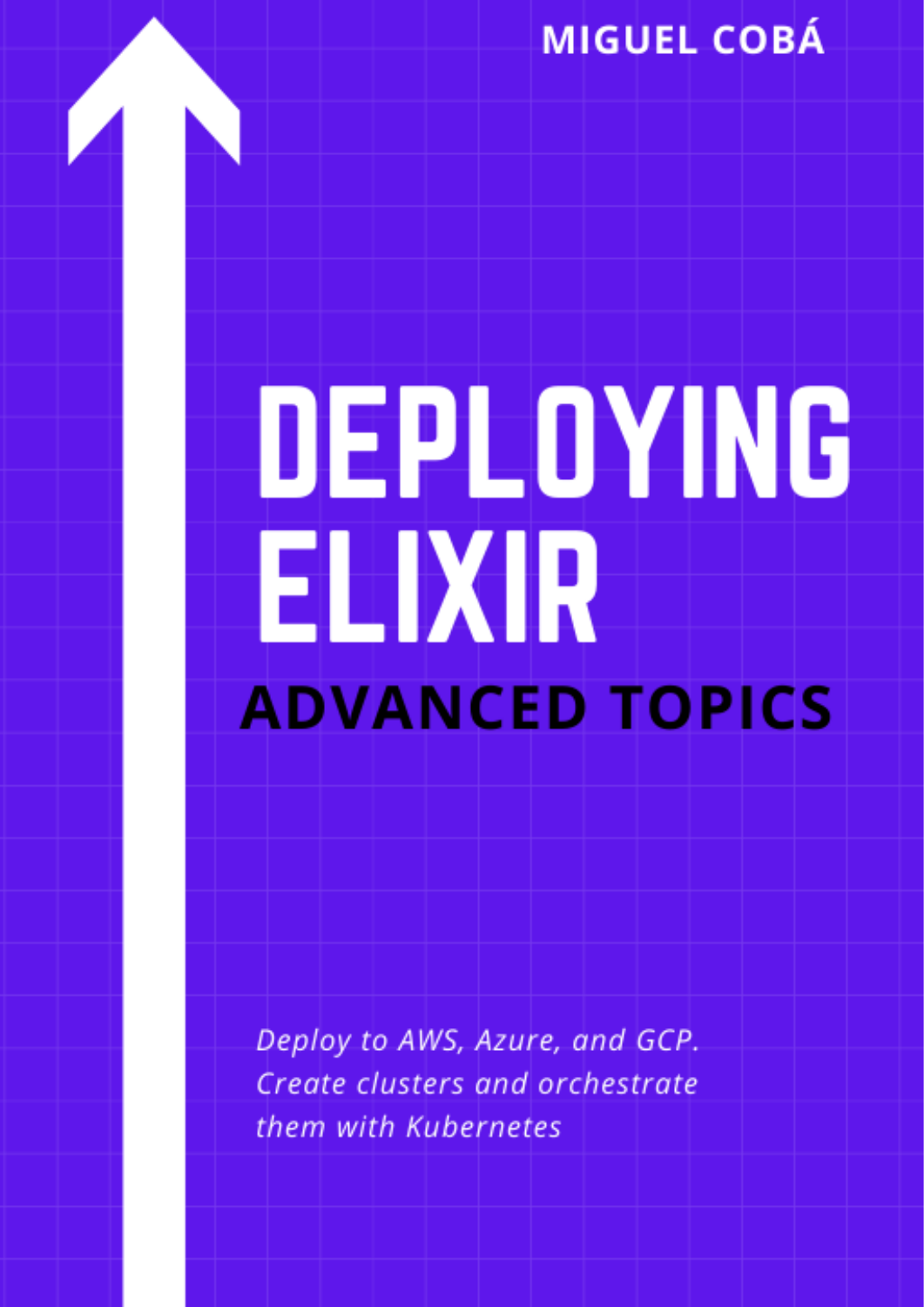## **Table of Contents**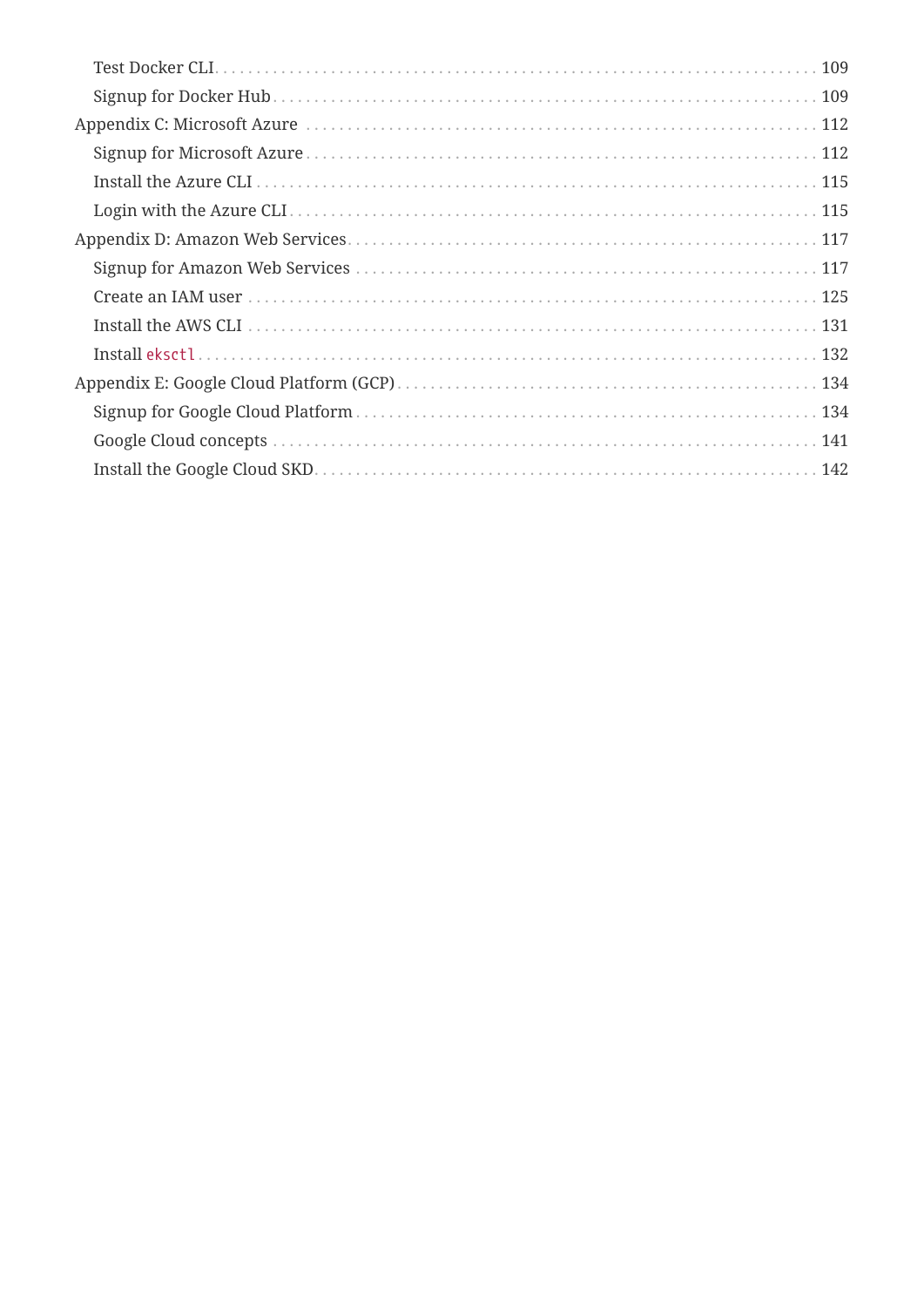## <span id="page-4-0"></span>**About this book**

#### **Deploying Elixir: Advanced Topics** by *Miguel Cobá*

<https://www.miguelcoba.com>

Copyright © 2022 Miguel Cobá

All rights reserved. No portion of this book may be reproduced, in any form, without permission from the copyright holder, except as permitted by copyright law.

For permissions contact: [miguel.coba@gmail.com](mailto:miguel.coba@gmail.com)

This book was written in Visual Studio Code with Asciidoctor on macOS Monterey.

1st Edition

Version: v1.0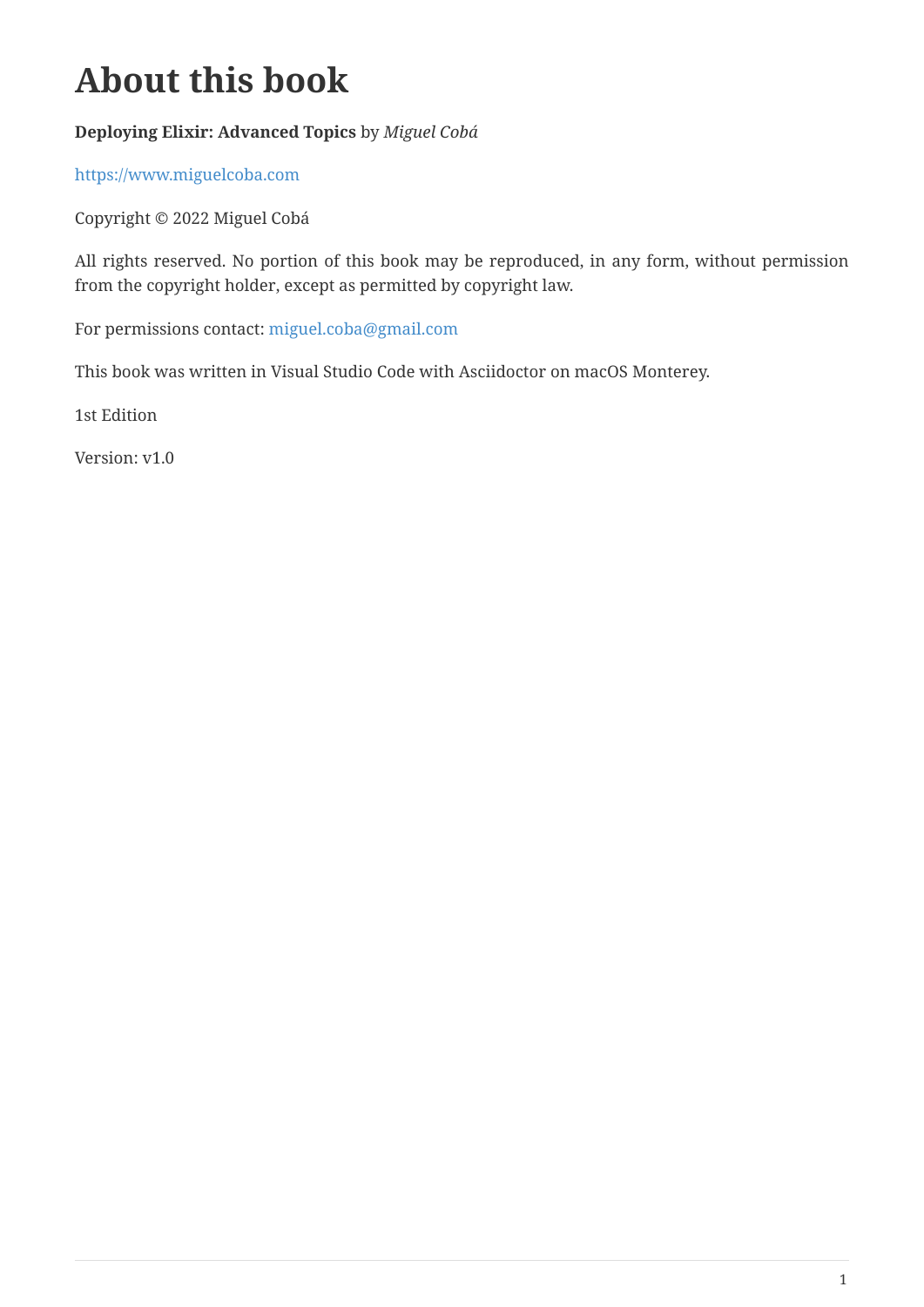# <span id="page-5-0"></span>**Preface**

This book is the second part of "Deploying Elixir", a book I wrote in 2021.

"Deploying Elixir" was downloaded by more than 1000 developers all over the world and many of those approached to me with requests to write about topics not covered in it. Those topics were more advanced and often encountered in professional environments.

After realizing that there was enough interest in the Elixir community to learn about deploying Elixir in professional environments, I set a plan to write about it.

I present to you **"Deploying Elixir: Advanced Topics"** a book where I'll show you how to deploy Elixir using technologies used frequently in Enterprises and Startups.

My goal is that, after reading this book, you'll have a solid understanding of Elixir clustering, Kubernetes clusters and orchestration, and have practice deploying Elixir projects in Cloud Platforms like Amazon Web Services, Microsoft Azure, and Google Cloud Platform.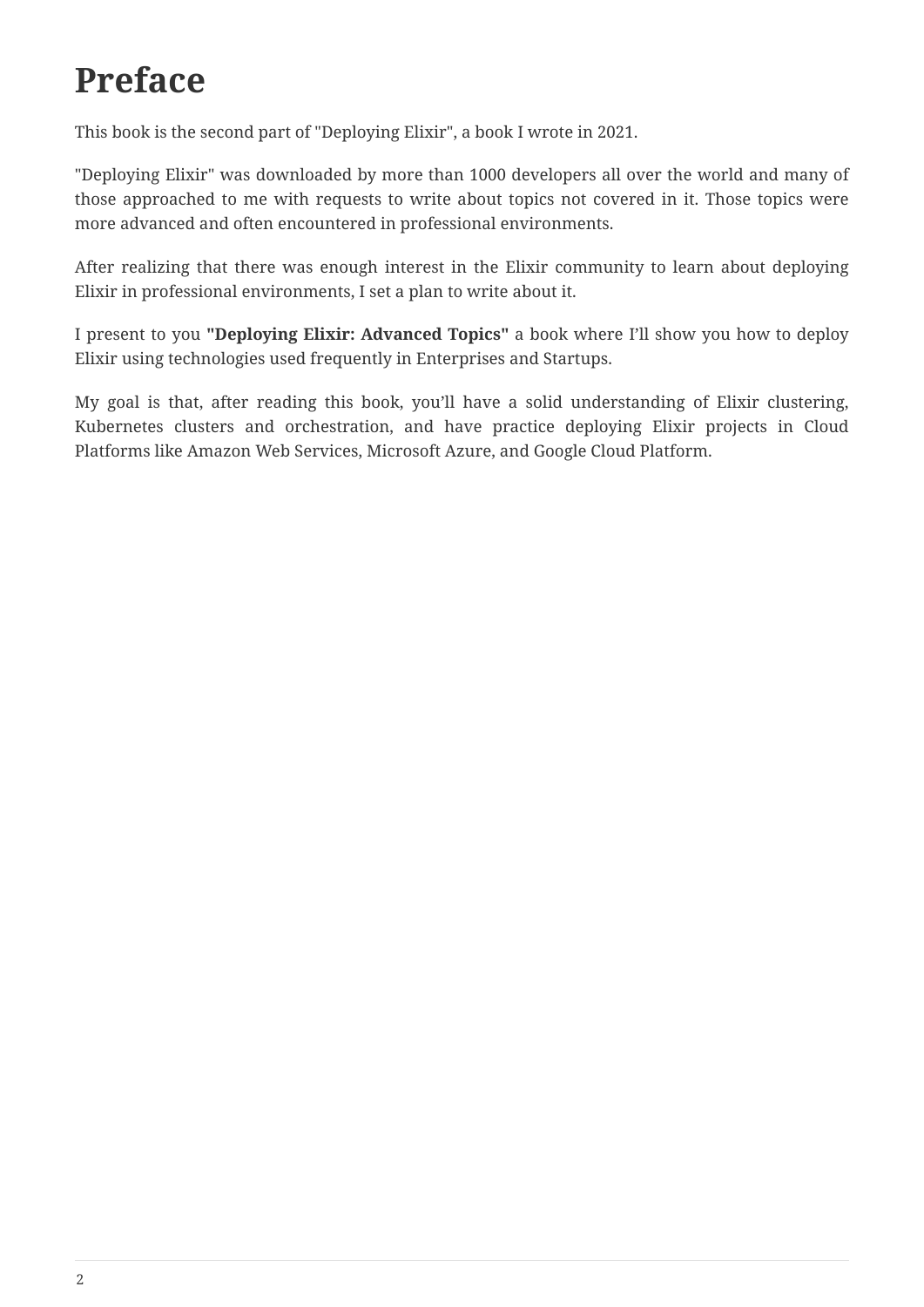## <span id="page-6-0"></span>**Elixir clustering with** libcluster

In this chapter I'll show you how to create an Elixir cluster.

#### <span id="page-6-1"></span>**Nodes and Clusters**

Normally, when we create an Elixir application with mix phx.new, we start it using mix phx.server and access it by opening a browser to <http://localhost:4000>. We see our application in the browser and everything just works.

But, just below everything, is the Erlang Virtual Machine (VM) running our application and taking care of making it work.

An running instance of the Erlang Virtual Machine is called a **Node**.

<span id="page-6-2"></span>When we run our Elixir app, we are running it in a single Erlang node.

If the Node dies for some reason, all the process that the Erlang Virtual Machine is managing will die. In this example, if our Node dies, our Elixir application dies too. For some applications this is not convenient and better availability is desired.

<span id="page-6-3"></span>One way of increasing the availability of an application is by running several copies at the same time, so that if one dies, the others can still provide the functionality the application provides.

A collection of nodes connected and working together is called a **Cluster**.

The Erlang VM has native support to connect nodes so that they are aware of each other and can communicate among themselves.

It is extremely simple to connect Erlang nodes.

## **Clustering in Erlang**

Let's see a quick example of connecting Erlang Nodes. Open two shell terminals.

<span id="page-6-4"></span>In the first one write erl -sname node1. You'll see this:

```
erl -sname node1
Erlang/OTP 24 [erts-12.3.1] [source] [64-bit] [smp:8:8] [ds:8:8:10] [async-threads:1]
[jit]
Eshell V12.3.1 (abort with \sqrt{G})
(node1@smaug)1>
```
You can see that the prompt shows the node name in the form name@host. In my case, my laptop is called smaug. The name is the value you passed to the -sname argument to erl. Your prompt will show your computer name instead.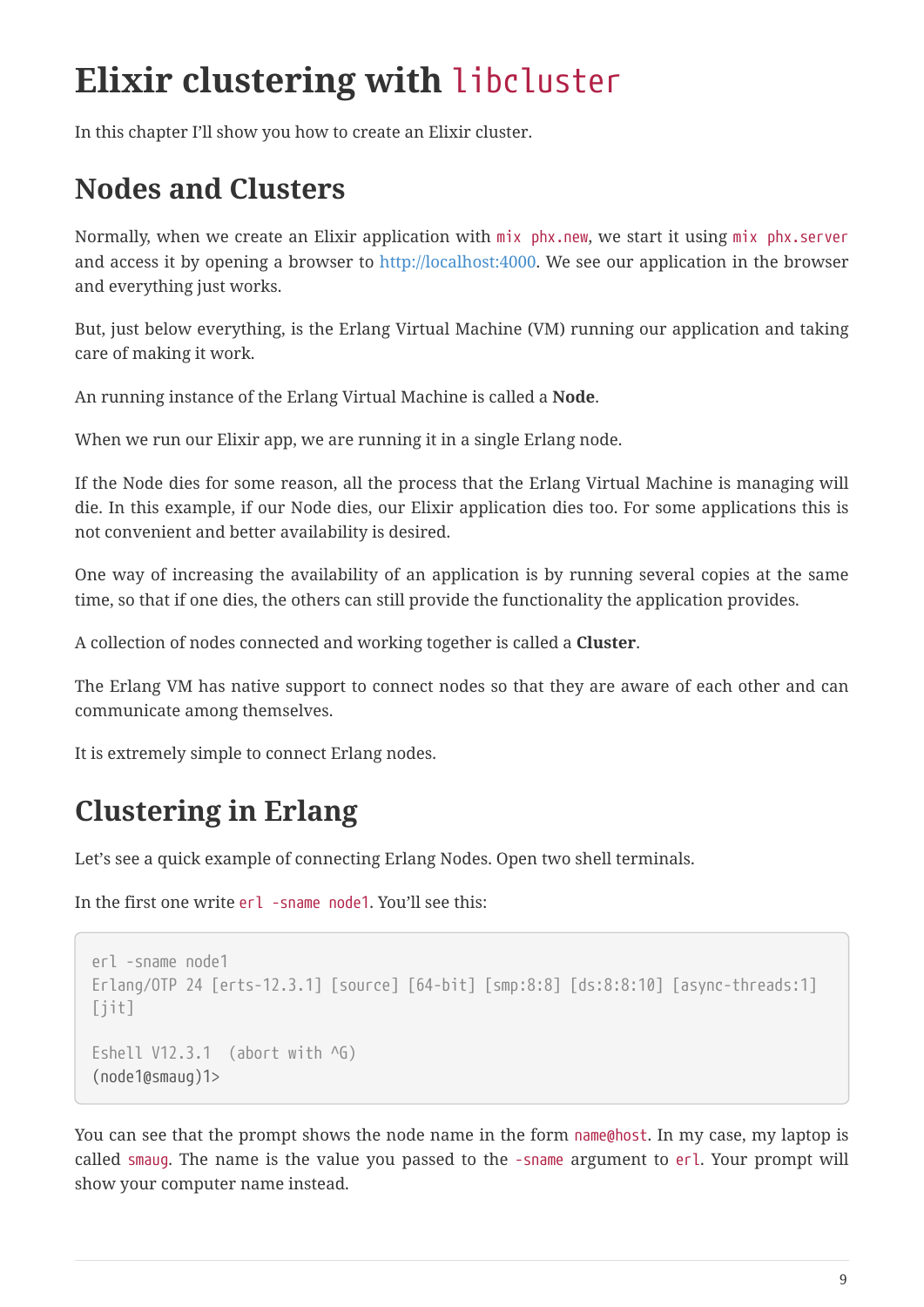<span id="page-7-0"></span>In the second terminal write erl -sname node2. You'll see this:

```
erl -sname node2
Erlang/OTP 24 [erts-12.3.1] [source] [64-bit] [smp:8:8] [ds:8:8:10] [async-threads:1]
[iit]
Eshell V12.3.1 (abort with \sqrt{G})
(node2@smaug)1>
```
<span id="page-7-1"></span>You have now two instances of the Erlang Virtual Machine running on your computer. That means that two different nodes are running now. But they don't know each other.

Let's connect them. In the **first** terminal write this (replacing the name for **your** second node's name):

```
(node1@smaug)1> net_adm:ping('node2@smaug').
pong
```
If you now write nodes(). on both nodes, you'll see that the nodes now know each other.

First node:

```
(node1@smaug)2> nodes().
[node2@smaug]
```
Second node:

```
(node2@smaug)1> nodes().
[node1@smaug]
```
This, technically, is your first Erlang Cluster. Yay!

#### **Clustering in Elixir**

In Elixir the process is very similar. Open two shell sessions.

In the first one write, iex --sname node1. You'll see this:

```
iex --sname node1
Erlang/OTP 24 [erts-12.3.1] [source] [64-bit] [smp:8:8] [ds:8:8:10] [async-threads:1]
[jit]
Interactive Elixir (1.13.4) - press Ctrl+C to exit (type h ENTER for help)
iex(node1@smaug)1>
```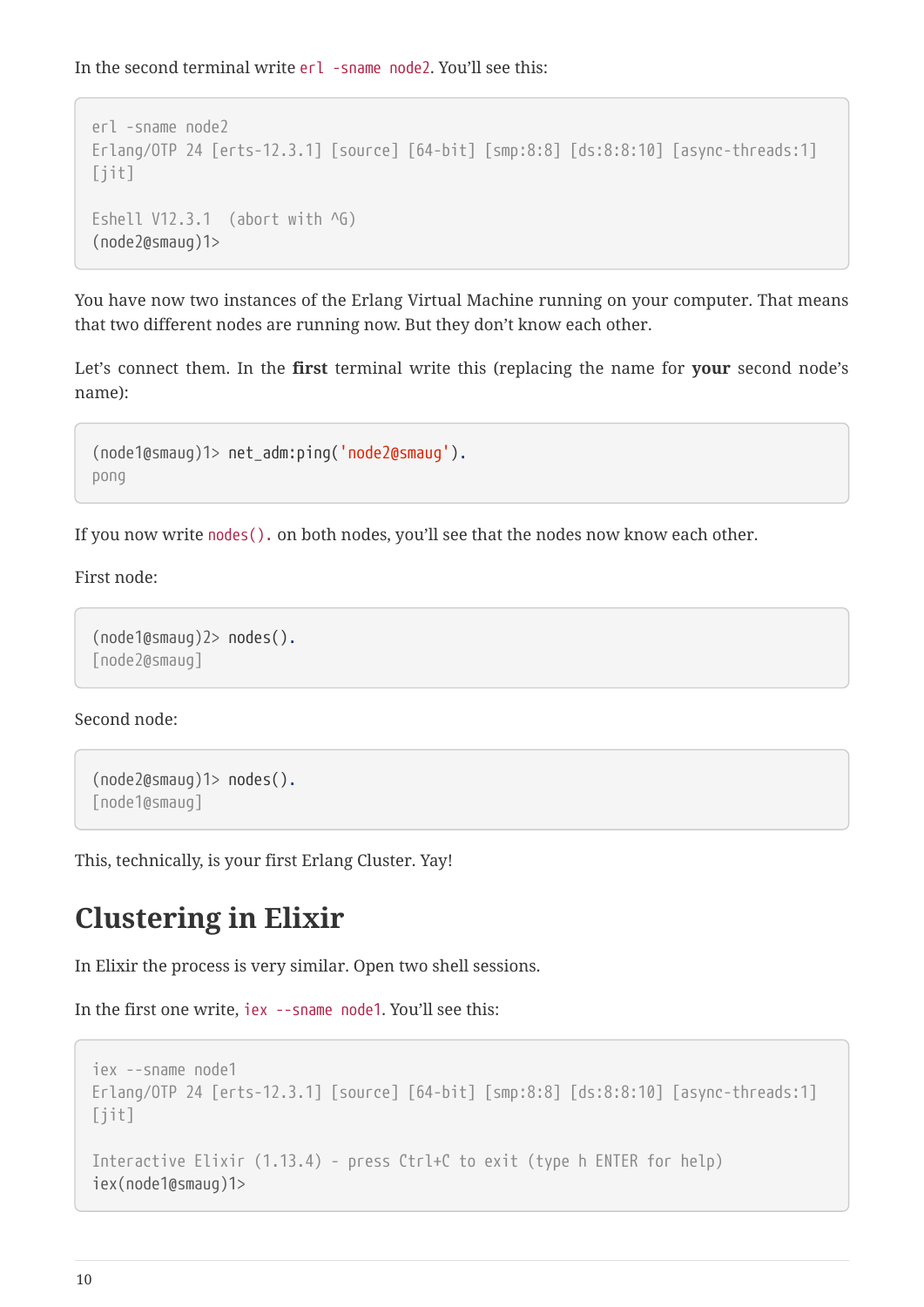<span id="page-8-0"></span>In the second one write, iex --sname node2. You'll see this:

```
iex --sname node2
Erlang/OTP 24 [erts-12.3.1] [source] [64-bit] [smp:8:8] [ds:8:8:10] [async-threads:1]
[iit]
Interactive Elixir (1.13.4) - press Ctrl+C to exit (type h ENTER for help)
iex(node2@smaug)1>
```
<span id="page-8-1"></span>Ok, now we have two nodes each one running Elixir on top of the Erlang Virtual Machine. Let's connect them.

In the first terminal write Node.connect(:node2@smaug). As you see the command now uses Elixir syntax. You should see this:

```
iex(node1@smaug)1> Node.connect(:node2@smaug)
true
```
<span id="page-8-2"></span>Let's verify that the nodes are connected. Run Node.list() on both nodes.

First node:

```
iex(node1@smaug)2> Node.list()
[:node2@smaug]
```
Second node:

```
iex(node2@smaug)1> Node.list()
[:node1@smaug]
```
Now you have an Elixir cluster composed of two nodes.

#### **Showing node information with Phoenix**

Before continuing to more advanced examples let's modify our Phoenix application to show the node and cluster information directly in the browser.

Open your lib/neptune web/controllers/page\_controller.ex file and change the index/2 function to be like this: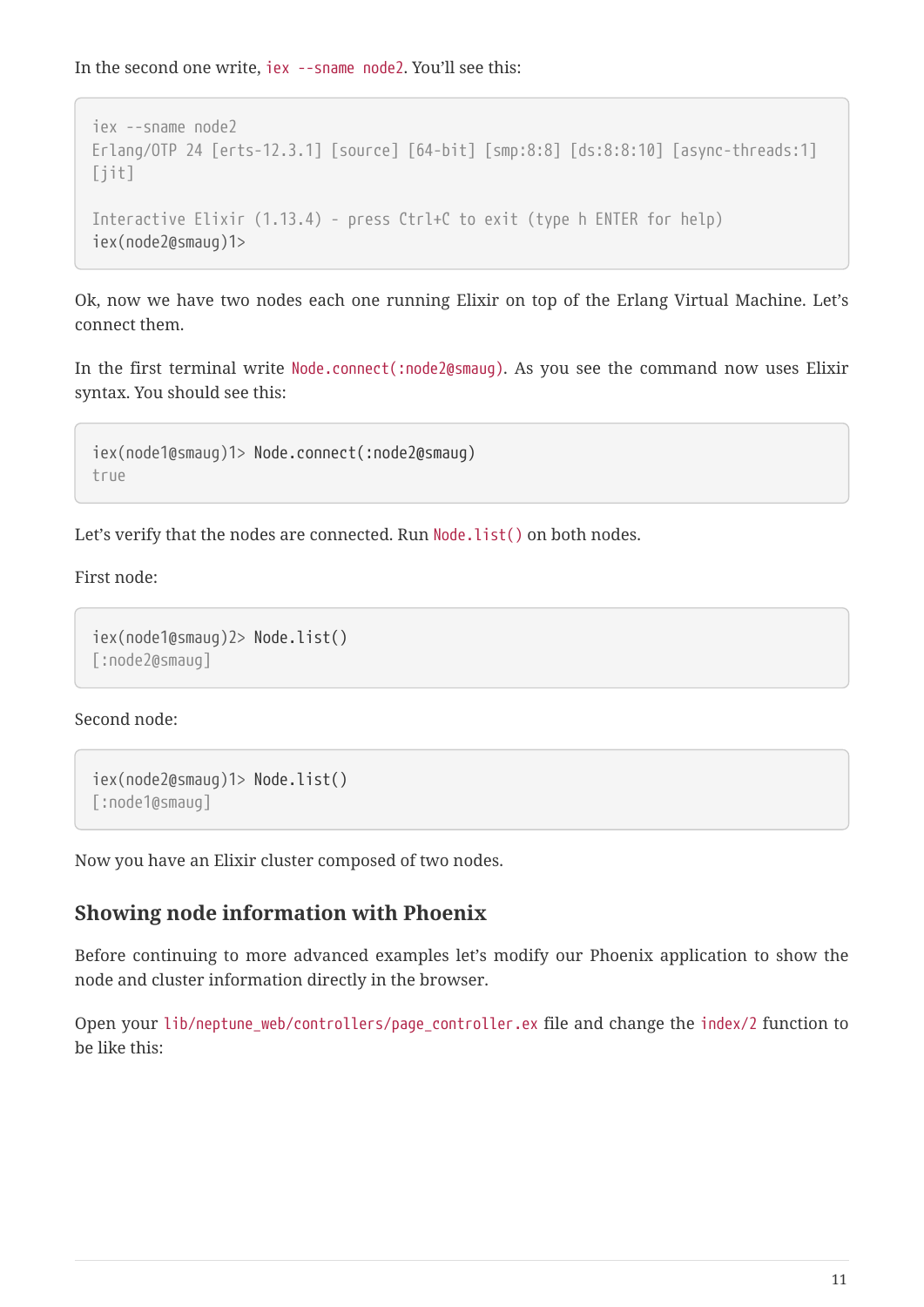*lib/neptune\_web/controllers/page\_controller.ex*

```
def index(conn, _params) do
 this node = node()other_nodes = Node.list()
  render(conn, "index.html", %{this_node: this_node, other_nodes: other_nodes})
end
```
This function is getting the node and cluster details from the Erlang Virtual Machine where our Phoenix application is running and passing them to the index.html template to be rendered.

Now modify lib/neptune\_web/templates/page/index.html.heex and change its contents to these:

*lib/neptune\_web/templates/page/index.html.heex*

```
<section class="phx-hero">
  <h1>Deploying Elixir: Advanced Topics</h1>
  <p>This is a node in a cluster of Erlang Nodes</p>
</section>
<section class="row">
  <article class="column">
     <h2>This node</h2>
     <ul>
       \langleli>
          <%= @this_node %>
        </li>
    \langle/ul>
  </article>
  <article class="column">
     <h2>Other nodes</h2>
    \langle 11 \rangle <%= for node <- @other_nodes do %>
         \langleli\rangle <%= node %>
         \langle/li>
       <% end %>
    \langle/ul\rangle</article>
</section>
```
Now:

- refresh the page if you're using mix phx.server
- rebuild the release with MIX\_ENV=prod mix release --overwrite if you're using Elixir Release
- rebuild the Docker image with docker build -t neptune . if you're using Docker

The app will now show the cluster nodes' details on it: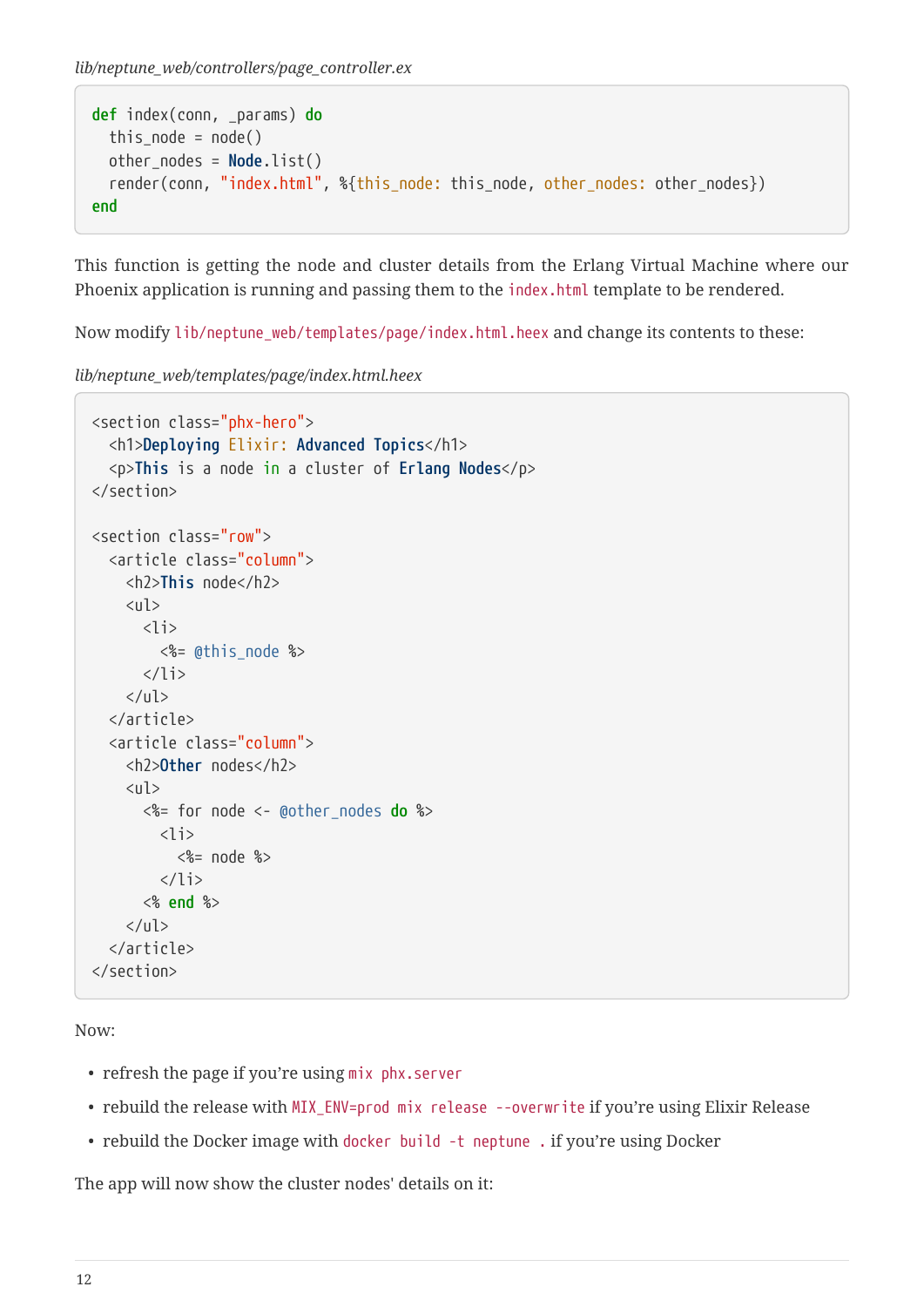

The source code for this section is on the elixir-nodes-info branch.

#### **Clustering with** libcluster**.**

As an exercise, it is good to know how to connect nodes manually to create a cluster, but this is clearly not something you'll do on production. Nobody is going to login to some remote server everytime to open a iex session and connect manually all the nodes in the cluster.

This needs to be automated so that the cluster forms itself correctly without human intervention.

To solve this problem, [Paul Schoenfelder](https://github.com/bitwalker) created the libcluster library to automatically form clusters of Erlang nodes.

This library has several ways of forming clusters depending on which strategy you select for determining nodes membership to the cluster.

Let's configure our sample app to use libcluster.

Add the libcluster dependency to your mix.exs:

```
defp deps do
  \lceil# ...
     {:plug_cowboy, "~> 2.5"},
     {:libcluster, "~> 3.3"}
   ]
end
```
And download it with mix deps.get. Then modify your application.ex and add the Cluster.Supervisor to the list of children: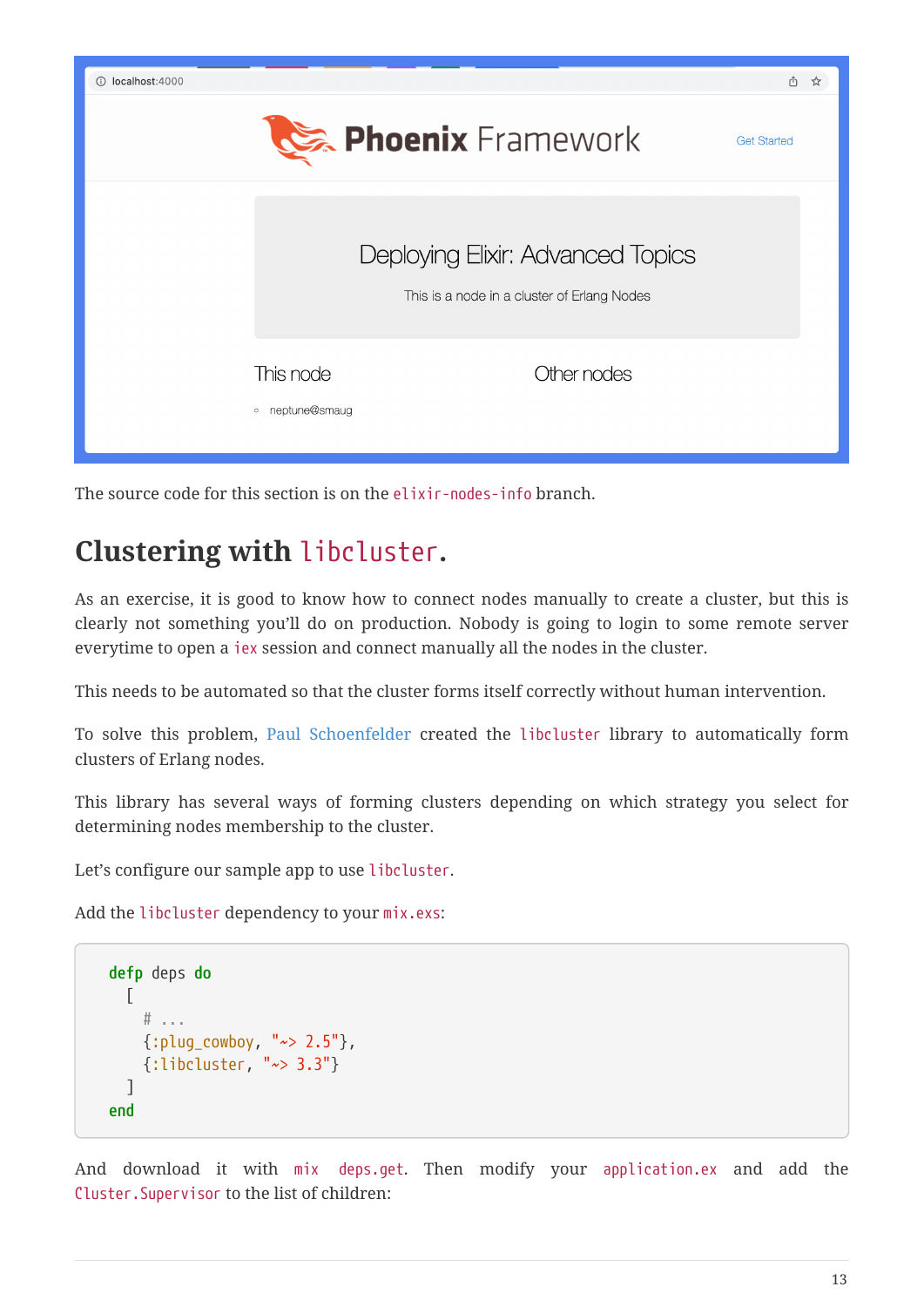```
def start(_type, _args) do
   topologies = Application.get_env(:libcluster, :topologies) || []
   children = [
     Neptune.Repo,
     NeptuneWeb.Telemetry,
     {Phoenix.PubSub, name: Neptune.PubSub},
     NeptuneWeb.Endpoint,
     {Cluster.Supervisor, [topologies, [name: Neptune.ClusterSupervisor]]}
   ]
   opts = [strategy: :one_for_one, name: Neptune.Supervisor]
   Supervisor.start_link(children, opts)
end
```
We are ready to use libcluster to create our Elixir cluster. But first we need to configure it so that it knows which nodes are going to be part of the cluster.

libcluster has several strategies to do this. Let's try each of those.

You can find the source code for this section in the branch elixir-libcluster.

#### **Cluster.Strategy.Epmd Strategy**

This strategy relies on epmd [\(Erlang Port Mapper Daemon](https://www.erlang.org/doc/man/epmd.html)) to form a cluster from a **configured** set of nodes.

epmd is started automatically on a computer if a node is started in distributed mode (meaning that it was started with the -sname or -name parameters) and no instance of the daemon exists. You don't need to worry about it. It will be there.

This strategy requires us to explicitly list all the nodes we want to be part of the cluster. Let's do it.

Open config.exs and add this just before the last import\_config line:

```
config :libcluster,
 topologies: [
     epmd_example: [
       strategy: Elixir.Cluster.Strategy.Epmd,
       config: [
         hosts: [:node4000@smaug, :node4001@smaug]
       ]
     ]
  ]
```
Now we can start two nodes with the names node4000 and node4001 and libcluster will ensure to form a cluster with them.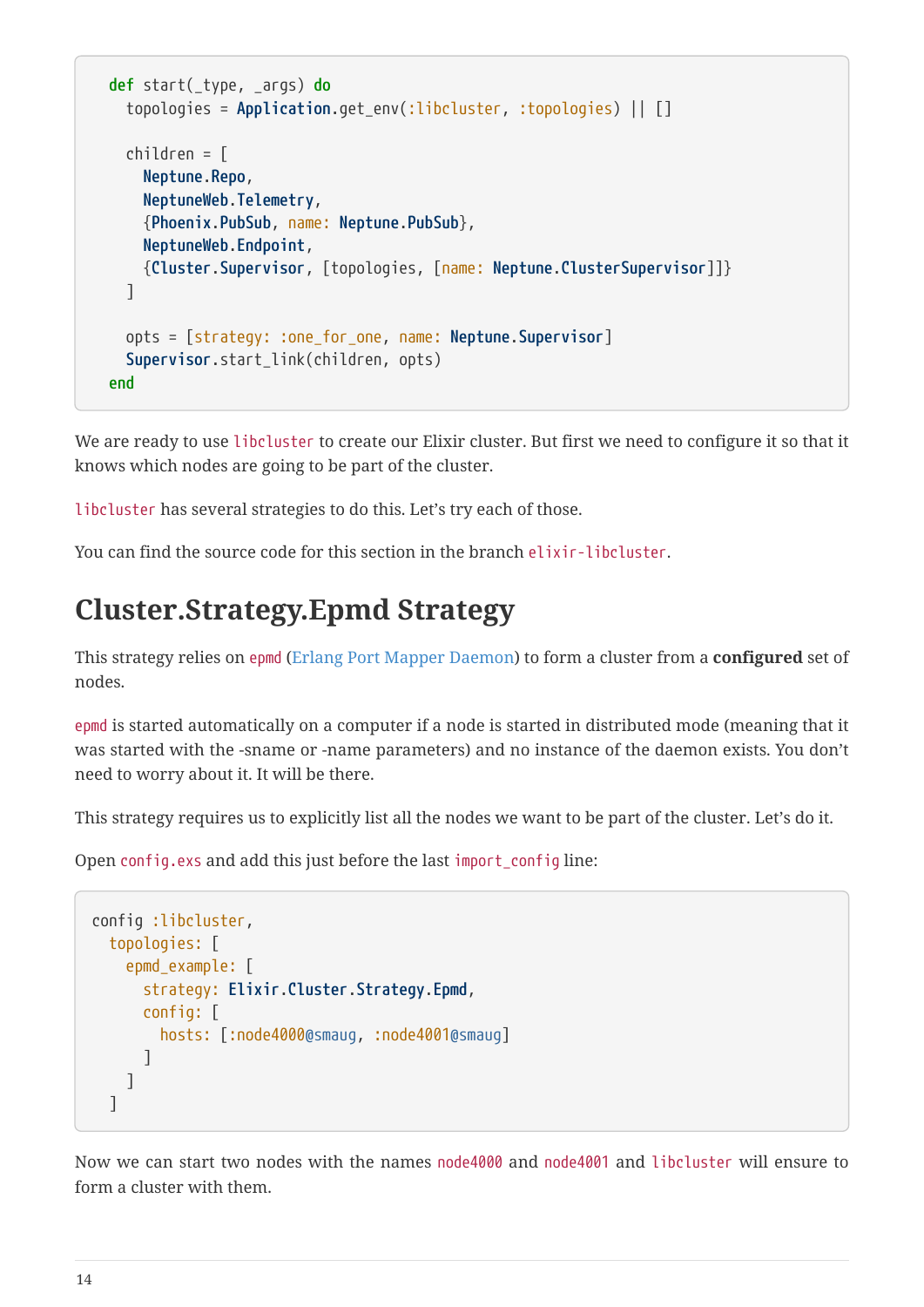<span id="page-12-0"></span>A couple of considerations.

Normally we start the app with mix phx.server, but here we need to specify the node name for each node we start so instead of using mix phx.server we are going to start the app with iex --sname <NODE\_NAME> -S mix phx.server.

<span id="page-12-1"></span>In dev mode, port 4000 is hardcoded in config/dev.exs. To start two instances of our application we could change the port manually before starting a each node. A better way is to start the application in prod mode taking advantage of the config/runtime.exs configuration that reads the port to start on from an environment variable.

Let's take the second approach and start the nodes in prod mode and setting the required environment variables.

Start the first node:

```
export SECRET_KEY_BASE=$(mix phx.gen.secret)
export PORT=4000
export PHX_SERVER=true
export DATABASE_URL=ecto://postgres:postgres@localhost/neptune_prod
export MIX_ENV=prod
iex --sname node4000 -S mix phx.server
```
You should see this a warning saying that can't connect to node4001@smaug. That's expected as we haven't started the second node:

```
Erlang/OTP 24 [erts-12.3.1] [source] [64-bit] [smp:8:8] [ds:8:8:10] [async-threads:1]
[iit]
Generated neptune app
03:38:18.221 [info] Running NeptuneWeb.Endpoint with cowboy 2.9.0 at :::4000 (http)
03:38:18.224 [info] Access NeptuneWeb.Endpoint at http://example.com:443
03:38:18.239 [warning] [libcluster:epmd_example] unable to connect to :node4001@smaug
Interactive Elixir (1.13.4) - press Ctrl+C to exit (type h ENTER for help)
iex(node4000@smaug)1>
```
Start the second node:

```
export SECRET_KEY_BASE=$(mix phx.gen.secret)
export PORT=4001
export PHX_SERVER=true
export DATABASE_URL=ecto://postgres:postgres@localhost/neptune_prod
export MIX_ENV=prod
iex --sname node4001 -S mix phx.server
```
You should see this: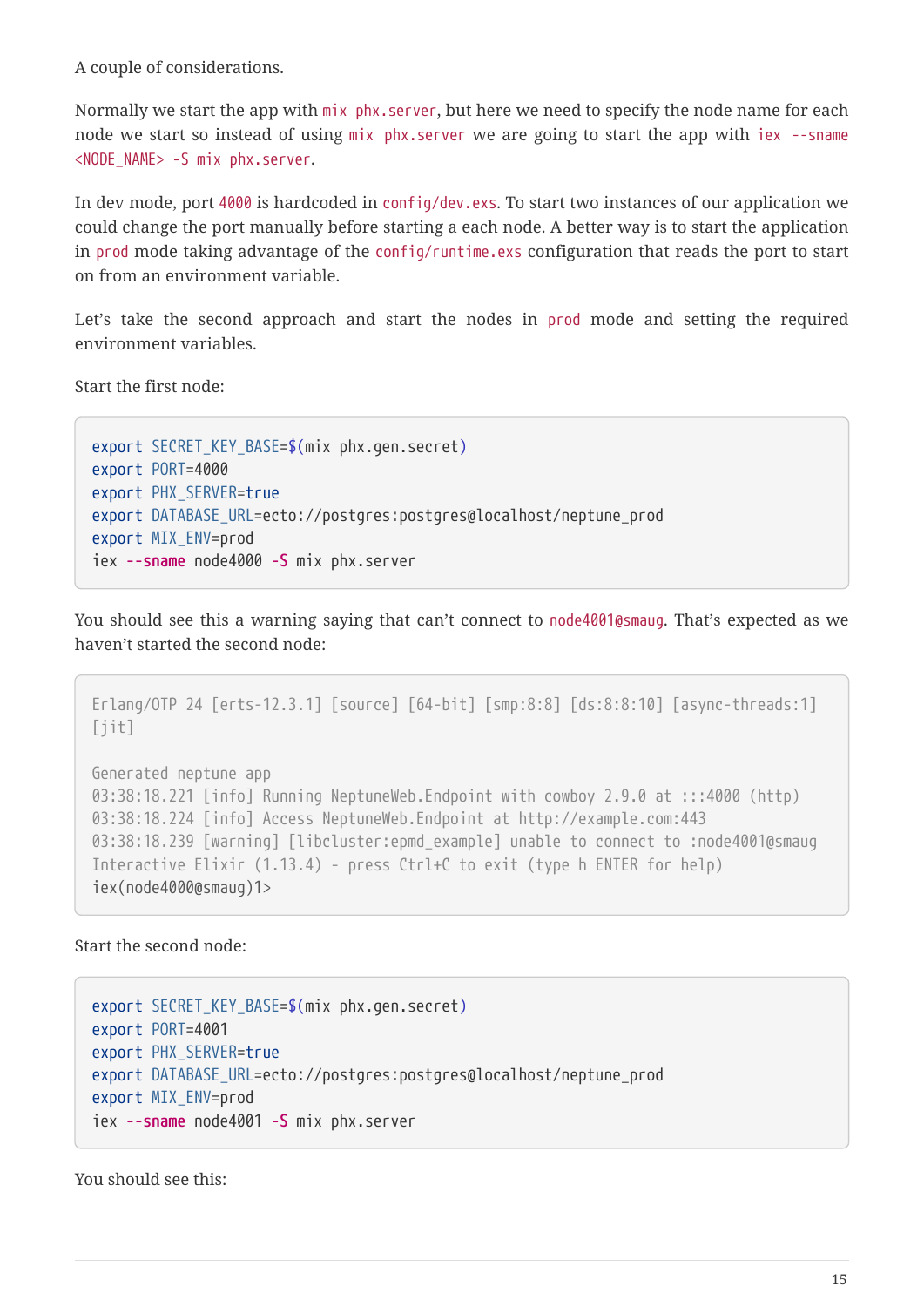```
Erlang/OTP 24 [erts-12.3.1] [source] [64-bit] [smp:8:8] [ds:8:8:10] [async-threads:1]
[jit]
03:38:46.848 [info] Running NeptuneWeb.Endpoint with cowboy 2.9.0 at :::4001 (http)
03:38:46.854 [info] Access NeptuneWeb.Endpoint at http://example.com:443
03:38:46.872 [info] [libcluster:epmd example] connected to :node4000@smaug
Interactive Elixir (1.13.4) - press Ctrl+C to exit (type h ENTER for help)
iex(node4001@smaug)1>
```
Now run Node.list() in both nodes to confirm that they are connected.

#### In the first node:

iex(node4000@smaug)1> Node.list() [:node4001@smaug]

In the second node:

iex(node4001@smaug)1> Node.list() [:node4000@smaug]

If you open <http://localhost:4000> you'll see the sample app running in the first node:



<span id="page-13-0"></span>And if you open<http://localhost:4001> you'll see the sample app running in the second node: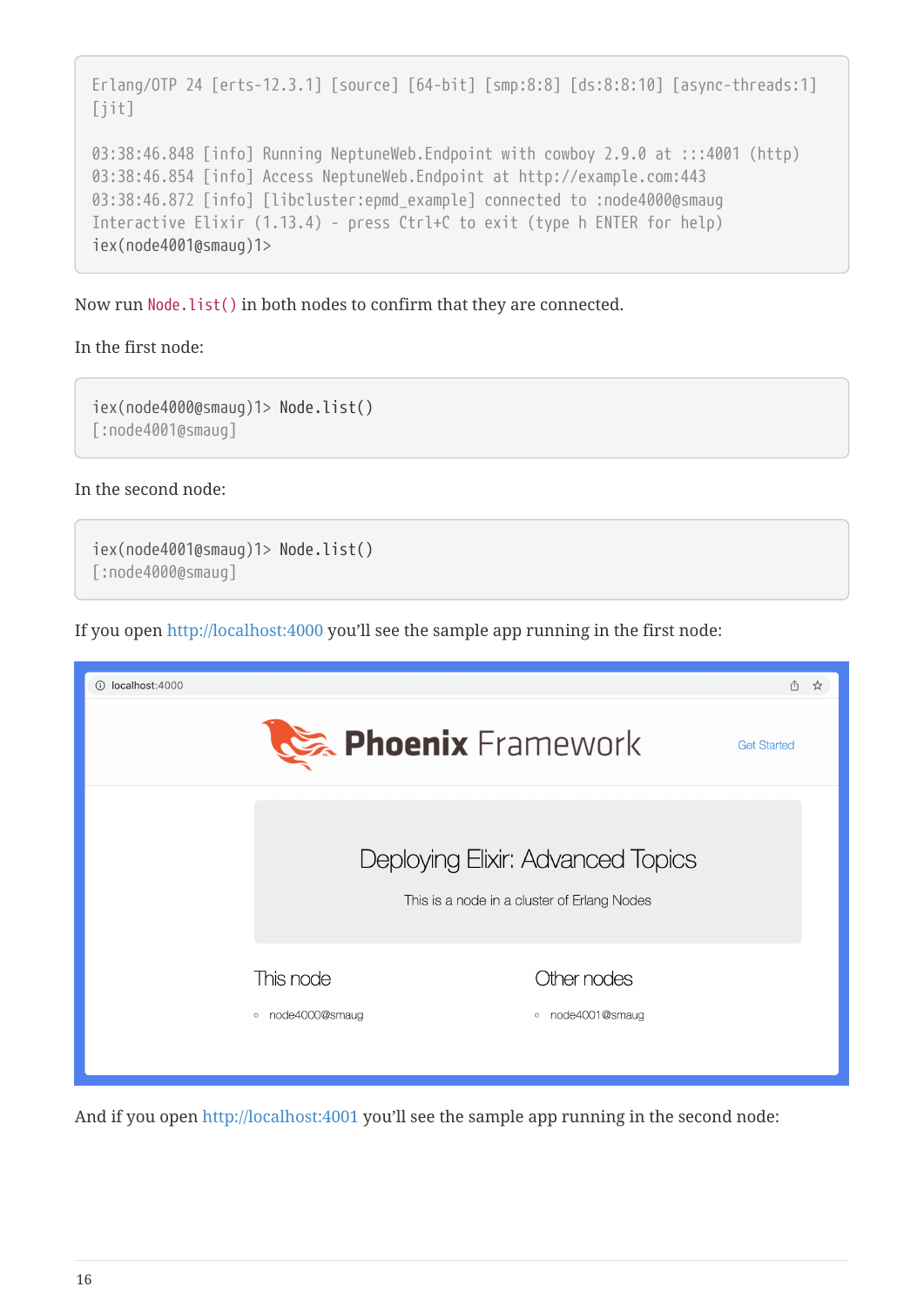

Good. We have a cluster with two Elixir nodes.

The main disadvantage of this strategy is that we need to hardcode all the names of the nodes that we want to include in the cluster.

You can find the source code for this section in the branch elixir-libcluster-epmd

## **Cluster.Strategy.LocalEpmd Strategy**

Get the full book to read this section

#### **Cluster.Strategy.ErlangHosts Strategy**

Get the full book to read this section

#### **Cluster.Strategy.Gossip Strategy**

Get the full book to read this section

## libcluster **in Kubernetes**

The remaining strategy I want to discuss is the one that allows us to create an Erlang cluster inside a Kubernetes cluster.

Before we can deploy our Elixir application to Kubernetes we need to see how we can provide our application with a database.

In the next chapter we are going to see how we can deploy a PostgreSQL server to Kubernetes.